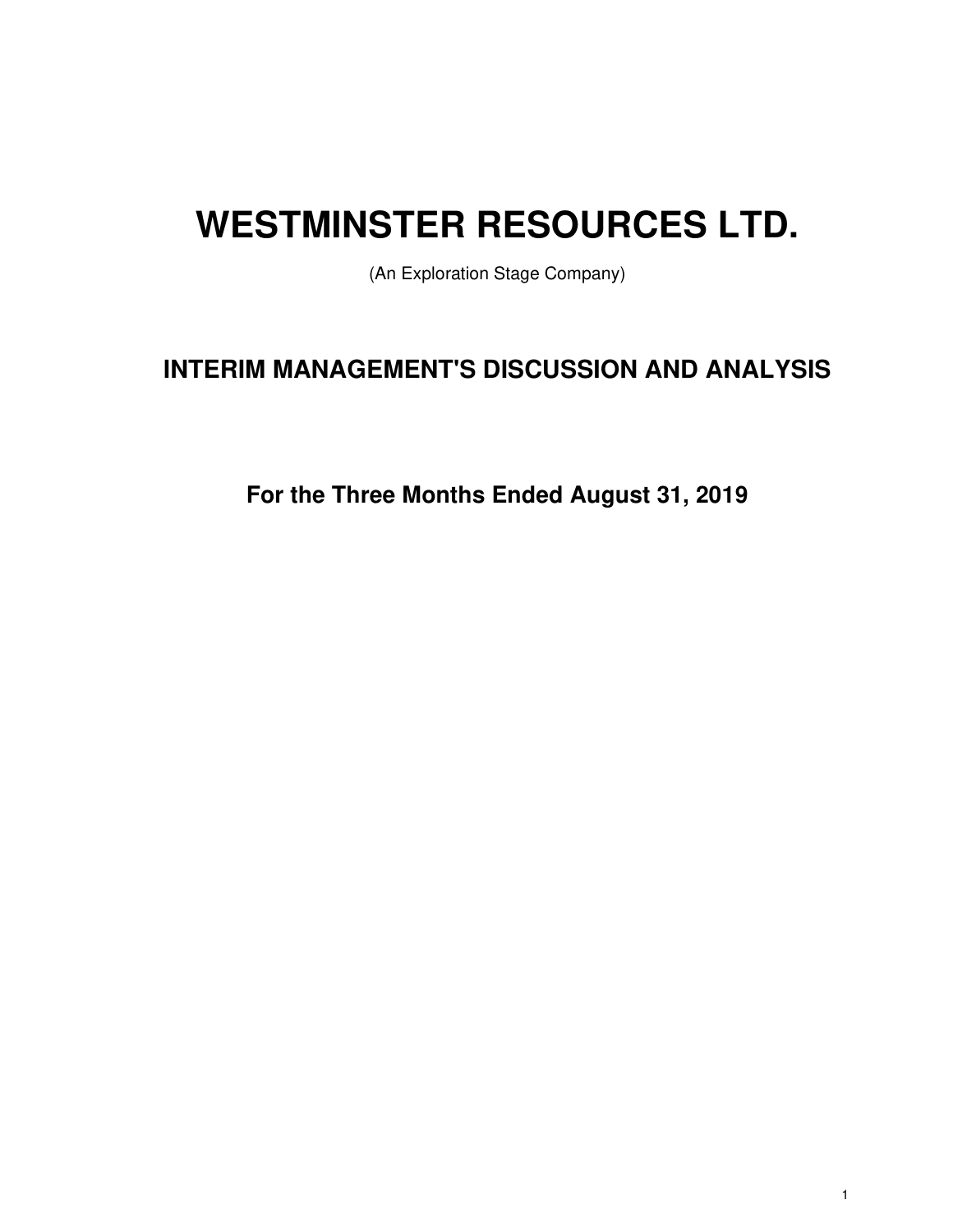# **WESTMINSTER RESOURCES LTD. (An Exploration Stage Company)**

**Interim Management's Discussion and Analysis – Quarterly Highlights** 

For the three months ended August 31, 2019 (Expressed in Canadian Dollars – Unaudited)

# **CAUTIONARY STATEMENT REGARDING FORWARD-LOOKING INFORMATION**

Certain information contained or incorporated by reference in this MD&A, including any information as to our future financial or operating performance, constitutes "forward-looking statements". All statements, other than statements of historical fact, are forward-looking statements. The words "believe", "expect", "anticipate", "contemplate", "target", "plan", "intends", "continue", "budget", "estimate", "may", "will", "schedule" and similar expressions identify forward-looking statements. Forward-looking statements are necessarily based upon a number of estimates and assumptions that, while considered reasonable by us, are inherently subject to significant business, economic and competitive uncertainties and contingencies. Known and unknown factors could cause actual results to differ materially from those projected in the forward-looking statements. Such factors include, but are not limited to: fluctuations in the currency markets; fluctuations in the spot and forward price of gold or other commodities; changes in national and local government legislation, taxation, controls, regulations and political or economic developments in Canada and in other countries; business opportunities that may be presented to, or pursued by, us; operating or technical difficulties in connection with mining or development activities; employee relations; litigation; the speculative nature of exploration and development, including the risks of obtaining necessary licenses and permits; and contests over title to properties, particularly title to undeveloped properties. In addition, there are risks and hazards associated with the business of exploration, development and mining, including environmental hazards, industrial accidents, unusual or unexpected formations, pressures, cave-ins, flooding and the risk of inadequate insurance, or inability to obtain insurance, to cover these risks. Many of these uncertainties and contingencies can affect our actual results and could cause actual results to differ materially from those expressed or implied in any forward-looking statements made by, or on behalf of, us. Readers are cautioned that forward-looking statements are not guarantees of future performance. All of the forward-looking statements made in this MD&A are qualified by these cautionary statements.

We disclaim any intention or obligation to update or revise any forward-looking statements whether as a result of new information, future events or otherwise, except to the extent required by applicable laws.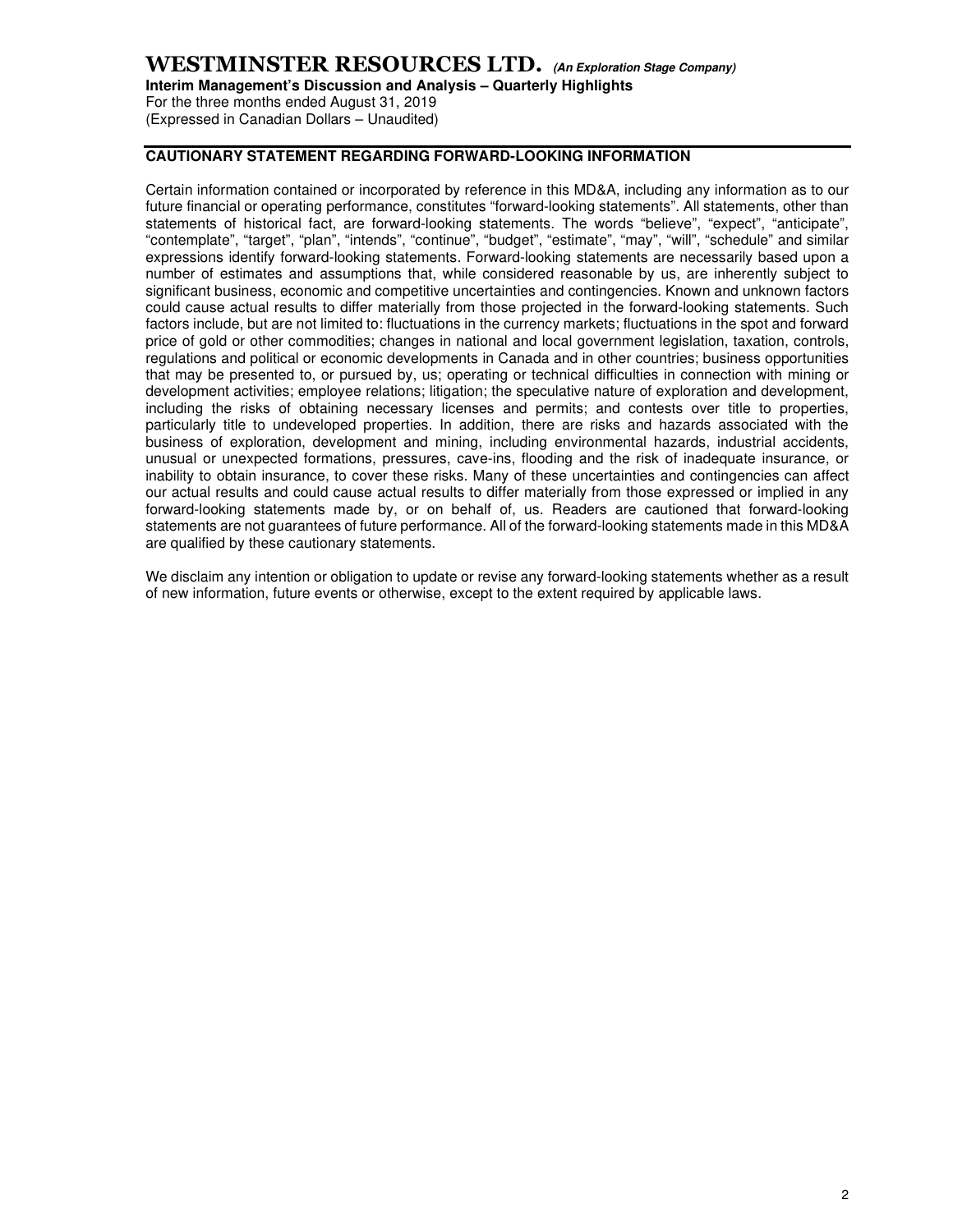For the three months ended August 31, 2019 (Expressed in Canadian Dollars – Unaudited)

# **1.1 Date**

The following management's discussion and analysis ("MD&A"), which is dated October 30, 2019 provides a review of the activities, results of operations and financial condition of Westminster Resources Ltd. ("the Company" or "Westminster"), as at August 31, 2019 as well as future prospects of the Company. This MD&A should be read in conjunction with the unaudited condensed interim consolidated financial statements of the Company as at and for the three months ended August 31, 2019 (the "Interim Financial Statements"), together with the audited consolidated financial statements of the Company as at and for the year ended May 31, 2019. All dollar amounts in this MD&A are expressed in Canadian dollars unless otherwise specified (the Company's financial statements are prepared in Canadian dollars). Additional information relating to the Company is available on SEDAR at www.sedar.com.

# **1.2 Overall Performance**

# **1.2.1 Introduction**

Westminster is a resource company that is conducting exploration in southern Peru, through its wholly-owned subsidiary, Westminster Peru S.A.C; and in the La Ronge District of northern Saskatchewan, Canada. The mineral concessions, which have been acquired by staking, option agreements and through outright purchases, are prospective for mostly copper and gold in Southern Peru; and copper, gold and zinc in Saskatchewan.

In Peru, Westminster is focused on the Ilo Norte and Ilo Este copper/gold projects in the highly-prospective coastal IOCG/Porphyry Copper belt of southern Peru, mostly in the districts of Moquegua and Tacna. Within 100 km of the Projects, the region is the source of around half of Peru's copper production (the world's third largest copper producing nation). Ilo Norte is an IOCG system, with a subsidiary high-grade copper-skarn target, while Ilo Este is a copper-gold-molybdenum porphyry system. Two less-advanced projects cover geophysical targets in the same area.

The Saskatchewan project covers 10,858 hectares in the La Ronge District. The package of claims is prospective for copper and other minerals, with numerous showings and occurrences from historical exploration.

The Company also continues to review and investigate other projects which may fit the Company's overall capabilities and goals.

# **1.2.2 Financial condition**

At August 31, 2019, the Company had no long-term debt and its credit and interest rate risks are limited to interest bearing assets of cash. At August 31, 2019, the Company had \$17,195 in cash (May 31, 2019 - \$9,719) and negative working capital of \$1,231,056 (May 31, 2019 – \$881,631).

# **1.2.3 Outlook and Recent Exploration Activity**

For the three months ended August 31, 2019, the Company's focus has been completing the Peru and Saskatchewan acquisitions and the continuing review of other mineral projects that may fit within the Company's portfolio, and the potential sourcing of other additional funding and/or pursuing industry partnerships. The following information presents details on the Company's properties and recent exploration and evaluation activities in Peru and Canada.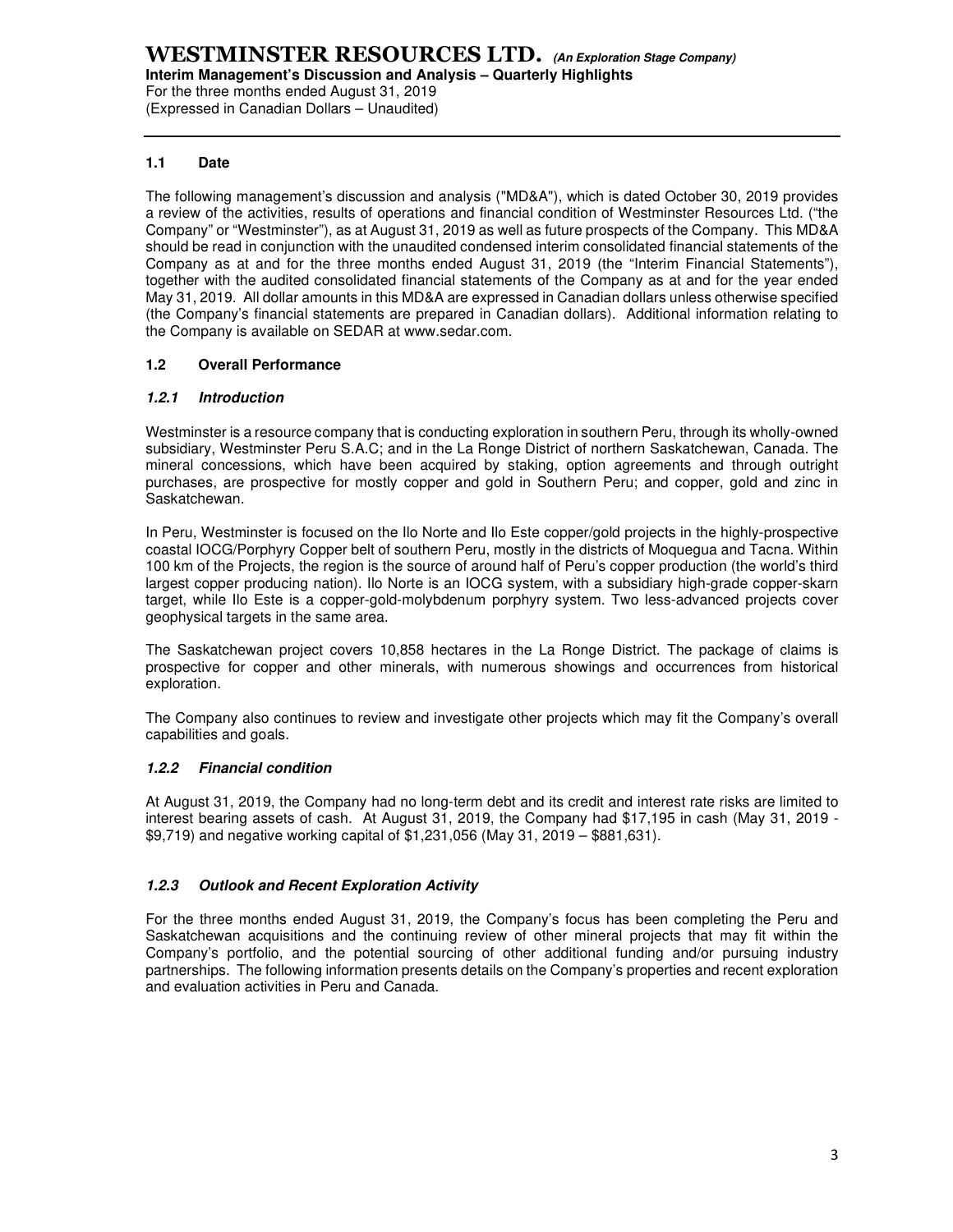**Interim Management's Discussion and Analysis – Quarterly Highlights** 

For the three months ended August 31, 2019 (Expressed in Canadian Dollars – Unaudited)

# **Exploration Highlights**

#### Ilo Norte (Peru)

The Ilo Norte Project in southern Peru is an Iron Oxide Copper Gold (IOCG) exploration target with significant potential. The work to date has concentrated on a relatively small portion of the prospective part of the lease holding. Remote sensing and in-field mapping has demonstrated that the silica and potassic alteration halo that exists at the known mineralisation extends across the entire property. The initial recommendation is to complete a 3D induced polarisation survey, once all the data is properly centralised and complied.

#### Ilo Este (Peru)

Ilo Este, also in southern Peru, is a copper-gold porphyry deposit that has been eroded down to the midlevel of the system. There remains the potential to discover an ore body within the remnants of the porphyry that has been the focus of the majority of work thus far, and for other centres to be discovered within the lease holding to the north across the river and on the southern side of the Chololo fault. The initial recommendation, after data centralisation and compilation, is for alteration logging of core and rock chips, along with an extension of the magnetic survey, geological mapping and geochemical survey to the north side of the river.

#### La Ronge (Saskatchewan)

The La Ronge project in central Saskatchewan, Canada covers numerous historical showings from regional exploration historically focused on nickel-PGE, orogenic gold and VMS deposit types. The property has numerous mineral occurrences which include copper, and recent exploration in the region by other companies has indicated some trends to be higher in copper than others. The Company continues to compile and re-interpret historical information as a precursor to sampling and mapping in the field.

#### **Qualified Person**

Technical information in this MD&A has been reviewed and approved by Derrick Strickland, P. Geo, a qualified person as defined in National Instrument 43-101.

# **1.3 Selected Annual Financial Information**

The following table presents selected financial information for the last three fiscal years ended May 31, 2019, 2018 and 2017.

|                                  | 2019        | 2018         | 2017      |
|----------------------------------|-------------|--------------|-----------|
| Net and comprehensive loss       | (2.739.641) | (2,336,708)  | (345.012) |
| Basic and diluted loss per share | (0.31)<br>J | (0.50)<br>۰D | (0.37     |
| Total assets                     | 3.369.718   | 188,666 ∠    | 2.532.268 |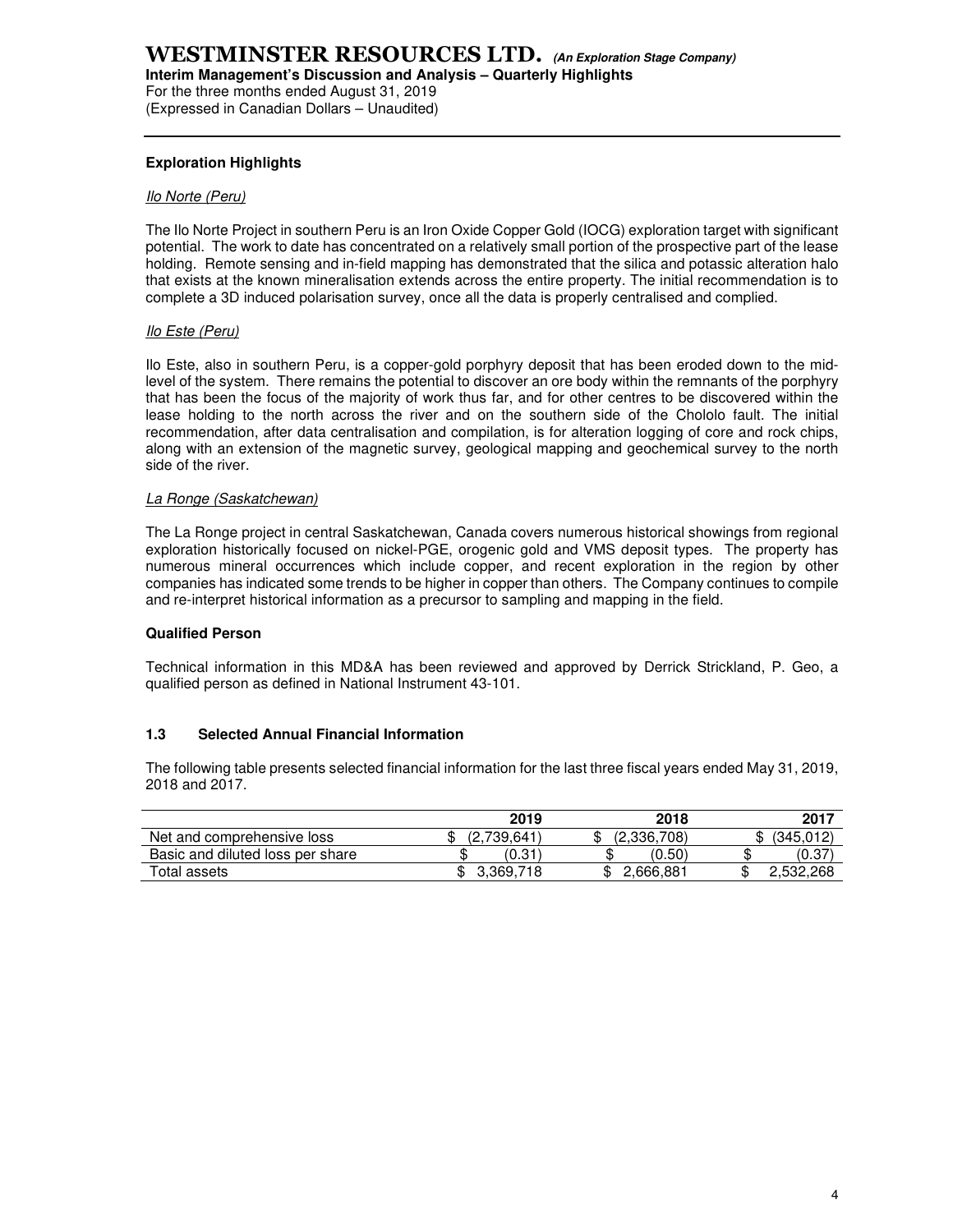**Interim Management's Discussion and Analysis – Quarterly Highlights** 

For the three months ended August 31, 2019 (Expressed in Canadian Dollars – Unaudited)

# **1.4 Results of Operations**

The details of the general and administrative expenses for the three months ended August 31, 2019 and 2018 are as follows:

|                                    | <b>Three Months Ended,</b> |    |            |
|------------------------------------|----------------------------|----|------------|
|                                    | August 31,                 |    |            |
|                                    | 2019                       |    | 2018       |
| <b>Expenses</b>                    |                            |    |            |
| Consulting fees                    | \$<br>98,248               | \$ | 161,748    |
| Management fees                    | 30,000                     |    | 30,000     |
| Office                             | 8,778                      |    | 17,826     |
| Rent                               |                            |    | 41,719     |
| Accounting, audit and legal        | 1,600                      |    | 9,016      |
| Regulatory and filing fees         | 8,944                      |    | 2,787      |
| Travel and entertainment           |                            |    | 15,605     |
| Bank charges and interest          | 79                         |    | 532        |
| Conferences and investor relations |                            |    | 927        |
| Amortization                       | 35,781                     |    | 1,140      |
| Operating loss                     | (183,430)                  |    | (281, 300) |

The Company's general and administrative ("G&A") expenses for the three months ended August 31, 2019 was \$183,430 compared to the prior comparable period of \$281,300. While most cost categories show very similar spending patterns, the notable exceptions are consulting fees which have been curtailed, with a drop to \$98,248 from the \$161,748 in the prior comparable period, travel and entertainment of which there were no charges in the current period compared to \$15,605 in the prior comparable period, rent which was \$41,719 in the prior comparable period but Nil in the current period (this is due to the adoption of IFRS 16 Leases and the resulting reclassification of the office lease as a depreciable asset), and finally amortization which was \$1,140 in the prior comparable period and \$35,781 in the current period (again this is due to the adoption of IFRS 16 Leases and reflects the amortization of the capitalized right-of-use asset, the office lease).

Net loss for the three months ended August 31, 2019 was \$164,013, or \$0.02 per common share compared to a loss of \$259,112, or \$0.05 per share for the prior comparable period.

# **1.5 Summary of Quarterly Results**

The following table sets out certain unaudited financial information of the Company for each of the last eight quarters, beginning with the fourth quarter of fiscal 2017. This financial information has been prepared in accordance International Accounting Standard ("IAS") 34 Interim Financial Reporting using accounting policies consistent with IFRS issued by the International Accounting Standards Board ("IASB").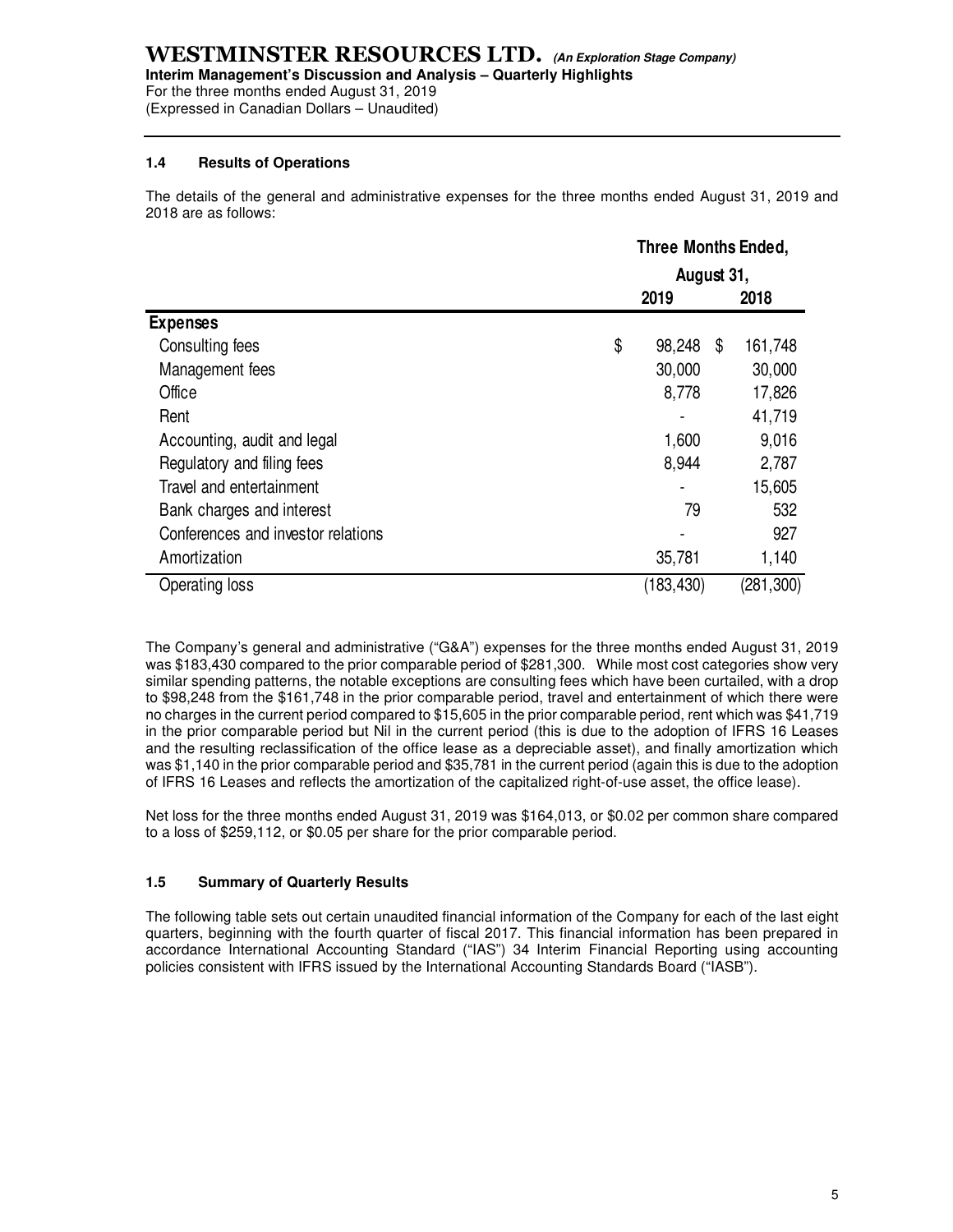# **WESTMINSTER RESOURCES LTD. (An Exploration Stage Company)**

**Interim Management's Discussion and Analysis – Quarterly Highlights**  For the three months ended August 31, 2019

(Expressed in Canadian Dollars – Unaudited)

Quarterly results are highly variable for exploration companies depending on whether the Company has any property write-downs, share-based payments expenses and gain or losses resulting from foreign exchange.

|                   | Q1 2020          | Q4 2019           | Q3 2019    | Q2 2019          |
|-------------------|------------------|-------------------|------------|------------------|
| Net (loss) income | \$<br>(164, 013) | \$<br>(1,970,079) | (273, 782) | \$<br>(236, 668) |
| Per share         | \$<br>(0.02)     | (0.21)            | (0.03)     | (0.04)           |
|                   | Q1 2019          | Q4 2018           | Q3 2018    | Q2 2018          |
|                   |                  |                   |            |                  |
| Net (loss) income | (259, 112)       | \$<br>(990, 275)  | (295, 045) | (273, 045)       |

# **1.6 Liquidity**

The recovery of the Company's investment in exploration and evaluation properties and the attainment of profitable operations are dependent upon the discovery and development of economic precious and base metal reserves and the ability to arrange sufficient financing to bring these reserves into production. The ultimate outcome of these matters cannot presently be determined.

As the Company is in the exploration stage, no mineral producing revenue has been generated to date. The ability of the Company to meet its obligations and continue the exploration and development of its mineral properties is dependent upon its ability to continue to raise adequate financing. Historically, operating capital and exploration requirements have been funded primarily from equity financing, joint ventures, disposition of mineral properties and investments. There can be no assurance that such financing will be available to the Company in the amount required at any time or for any period or, if available, that it can be obtained on terms satisfactory to the Company. Based on the amount of funding raised, the Company's exploration program may be tailored accordingly.

Other than those obligations disclosed in the notes to its condensed interim consolidated financial statements and discussed in this MD&A, the Company has no other long-term debt, capital lease obligations, operating leases, or any other long-term obligations. The Company has no outstanding debt facility upon which to draw.

The Company's cash position as at August 31, 2019 was \$17,195 (May 31, 2019 - \$9,179) and had negative working capital of \$1,231,056 (May 31, 2019 – \$881,631).

Historically, the Company's only source of funding has been the issuance of equity securities for cash and most recently some short-term borrowing. The Company has issued common share capital pursuant to private placement financings, and the exercise of warrants and options. The Company's access to exploration financing when the financing is not transaction specific is always uncertain. There can be no assurance of continued access to significant equity funding. The Company's ability to raise additional funds may be impacted by future exploration results and changes in metal prices or market conditions.

A detail of the Company's recently completed private placements are discussed in the section that follows.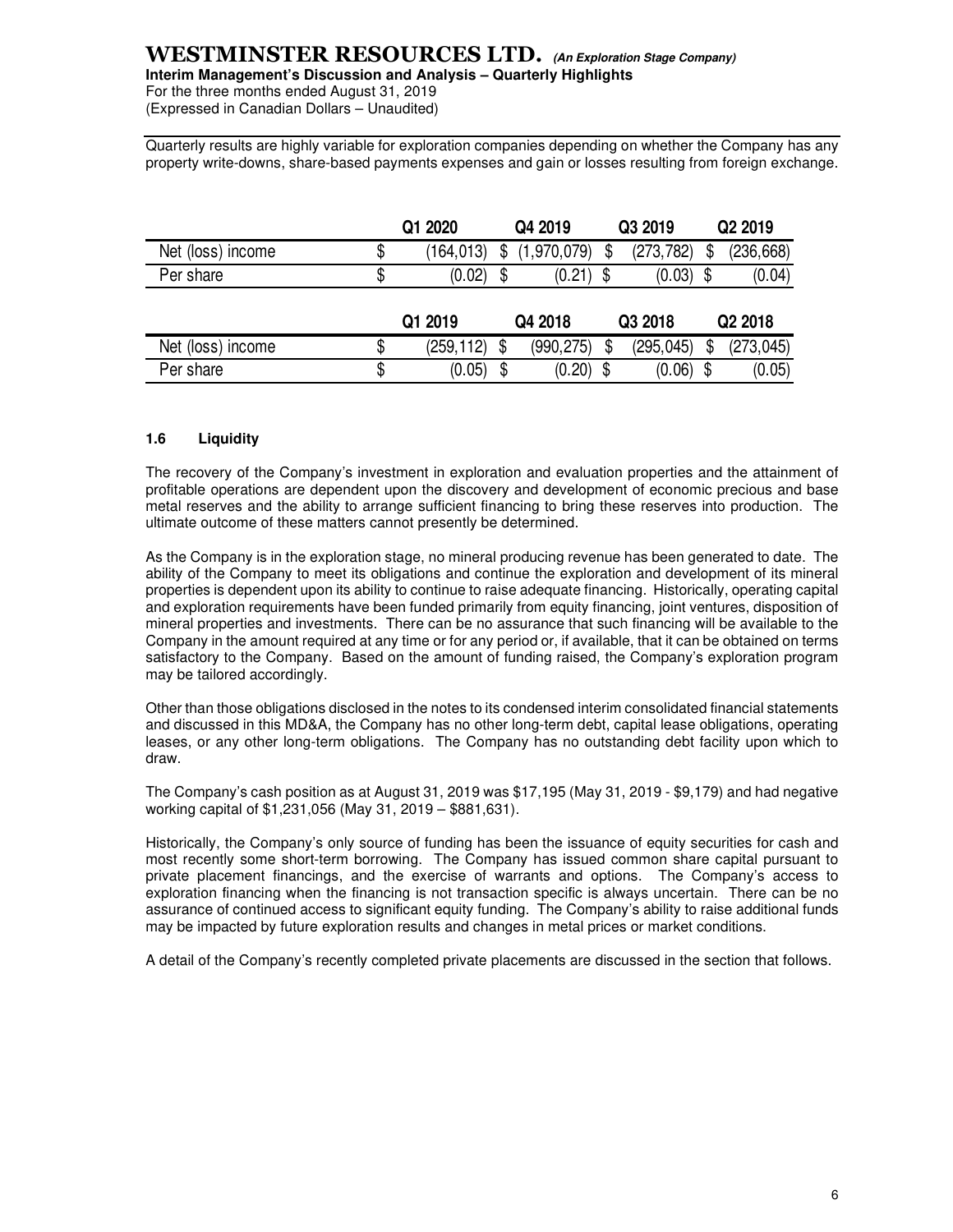For the three months ended August 31, 2019 (Expressed in Canadian Dollars – Unaudited)

# **1.7 Capital Resources**

During the three months ended August 31, 2019, the Company did not complete any private placements.

During the year ended May 31, 2019, the Company did not issue any shares for cash; however, issued shares related to two property acquisitions are as follows:

- 3,990,000 shares were issued with a fair value of \$2,539,500 in connection with the acquisition of the Ilo Norte and Ilo Este concessions in Peru.
- 400,000 shares were issued with a fair value of \$70,000 in connection with the acquisition of the La Ronge, Saskatchewan claims.

During the year ended May 31, 2018, the Company completed the following private placements:

- On June 16, 2017, the Company closed a private placement first announced on May 3, 2017 for 2,404,000 units at \$0.60 per unit for gross proceeds of \$1,425,400. Each unit is comprised of one common share at \$0.60 and one common share purchase warrant at \$0.80 for five years. This placement was closed in two tranches, the first on May 25, 2017 in the amount of 1,630,000 units and the balance of 774,000 units on June 16, 2017.
- On August 11, 2017, the Company closed a private placement for the issuance of 1,499,000 units at \$1.00 per unit for a total of \$1,499,000 gross proceeds. Each unit is comprised of one common share at \$1.00 and one-half common share purchase warrant. Each full share purchase warrant will allow the holder to purchase one additional common share at \$1.75 for one year. The Company incurred a total of \$61,736 in finder's fees and regulatory charges in connection with this private placement. In addition, the Company issued a total of 52,500 share purchase broker warrants in connection with this private placement.
- On November 15, 2017 the Company issued 70,000 common shares as part of a non-brokered private placement filed on August 11, 2017 and approved by the TSX on November 15, 2017 for gross proceeds of \$80,500. The units consisted of one common share of the Company at \$1.15 and one-half warrant at \$1.75 for 12 months from the date if the issuance of the common stock.

# **1.8 Off-Balance Sheet Arrangements**

The Company has no off-balance sheet arrangements.

# **1.9 Transactions with Related Parties**

Key management personnel are persons responsible for planning, directing and controlling the activities of the entity, and include all directors and officers. Key management compensation during the three months ended August 31, 2019 and 2018 were as follows:

|                     | Three months ended |                 |  | Three months ended |
|---------------------|--------------------|-----------------|--|--------------------|
|                     |                    | August 31, 2019 |  | August 31, 2018    |
| Short-term benefits |                    | 61.500          |  | 70.664             |

Included in short term benefits are the following:

- (i) \$30,000 (2018 \$30,000) in management fees paid or accrued to a company controlled by Jason Cubitt, a director of the Company.
- (ii) \$16,500 (2018 \$11,000) in consulting fees paid or accrued to a company controlled by Alain Voisin, the Company's Chief Financial Officer.
- (iii) \$Nil (2018 \$29,664) in consulting fees recorded under E&E paid to Kerry Griffin, the former Vice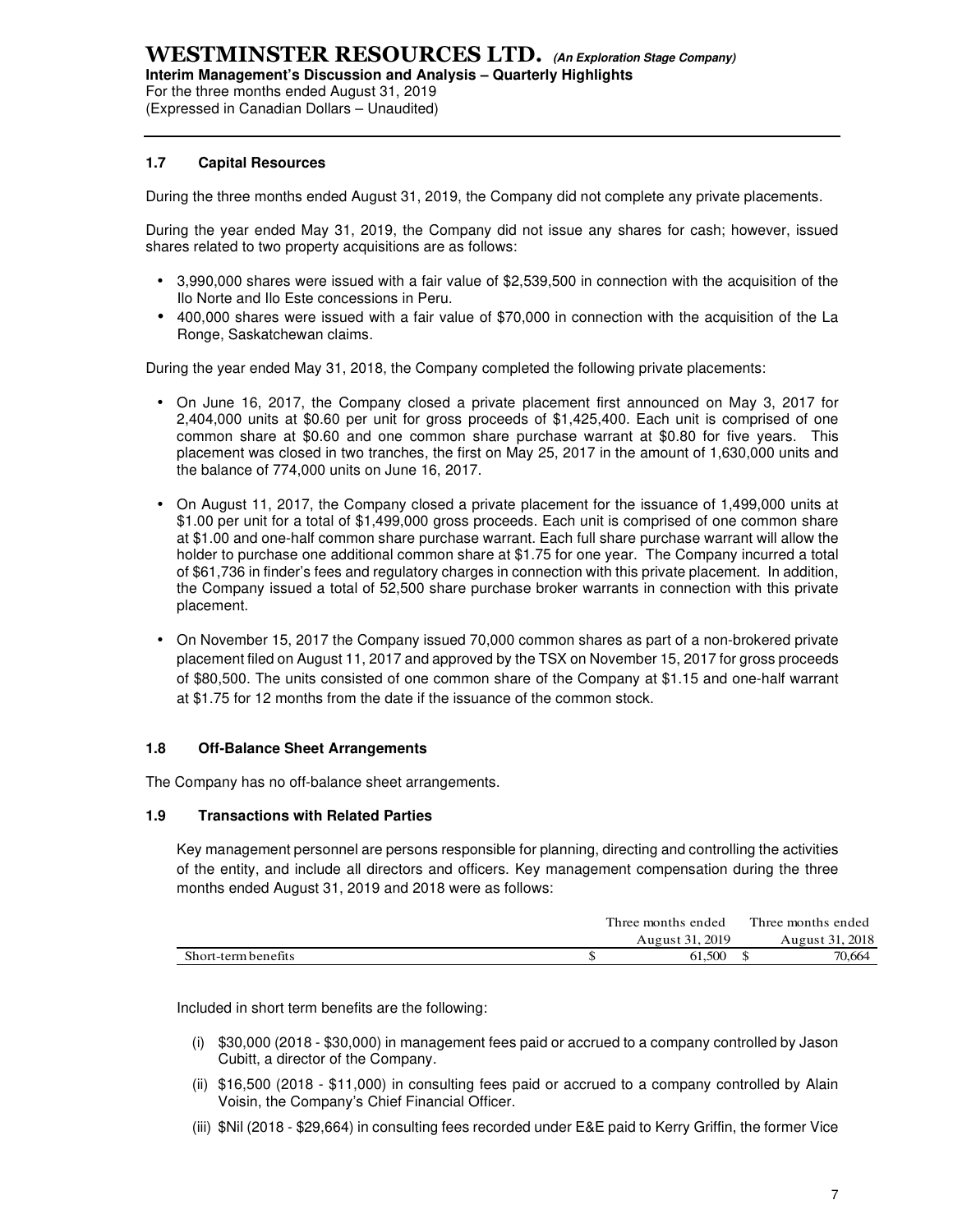President, Exploration.

(iv) \$15,000 (2018-\$Nil) in director fees accrued to Christopher Gale, a director of the Company.

Included in accounts receivable is \$148,955 (May 31, 2019 - \$148,955) receivable from Jaxon Mining Inc., a Company which has a shared Chief Financial Officer and had shared directors, for shared office space and administrative expenses. During the three months ended August 31, 2019, the Company received \$Nil (2018 - \$Nil) from Jaxon Mining Inc. for shared office and administrative expenses.

Included in accounts payable and accrued liabilities is \$284,750 (May 31, 2019- \$222,800) in key management compensation payable to directors and officers.

#### **1.10 Critical Accounting Estimates**

The Company's critical accounting judgements are contained in Note 2 to the audited financial statements for the year ended May 31, 2019. The preparation of the Annual financial statements in conformity with International Financial Reporting Standards ("IFRS") requires management to make judgments, estimates and assumptions that affect the application of accounting policies and the reported amounts of assets, liabilities, income and expenses. Actual results may differ from these estimates. Estimates and underlying assumptions are reviewed on an ongoing basis. Estimates and underlying assumptions are reviewed on an ongoing basis. Information about critical judgments in applying accounting policies that have the most significant effect on the amounts recognized in the Annual Financial Statements included the following:

#### Impairment assessment

The Company assesses its exploration and evaluation assets for possible impairment if there are events or changes in circumstances that indicate that carrying values of the assets may not be recoverable, at each reporting period. The assessment of any impairment of equipment and exploration and evaluation assets is dependent upon estimates of recoverable amounts that take into account factors such as reserves, economic and market conditions, timing of cash flows, and the useful lives of assets and their related salvage values.

#### Recoverability of amounts receivable

The balance in amounts receivable includes value added taxes to be recovered in Mexico. At each financial position reporting date, the carrying amounts of the Company's amounts receivable are reviewed to determine whether there is any indication that those assets are impaired. The Company uses judgment in determining whether there are facts and circumstances suggesting that the carrying amounts of its amounts receivable may exceed the recoverable amount. The Company is corresponding with the Mexican government to recover the Mexican value added tax. However, an impairment was recorded at May 31, 2017 due to uncertainty in collection.

#### Assessment of going concern

The Company uses judgment in determining its ability to continue as a going concern in order to discharge its current liabilities by raising additional financing.

#### Assessment of functional currency

The Company uses judgment in determining its functional currency. IAS 21 The Effects of Changes in Foreign Exchange Rates defines the functional currency as the currency of the primary economic environment in which an entity operates. IAS 21 requires the determination of functional currency to be performed on an entity by entity basis, based on various primary and secondary factors. In identifying the functional currency of the parent and of its subsidiaries, management considered the currency that mainly influences the cost of undertaking the business activities in each jurisdiction in which the Company operates.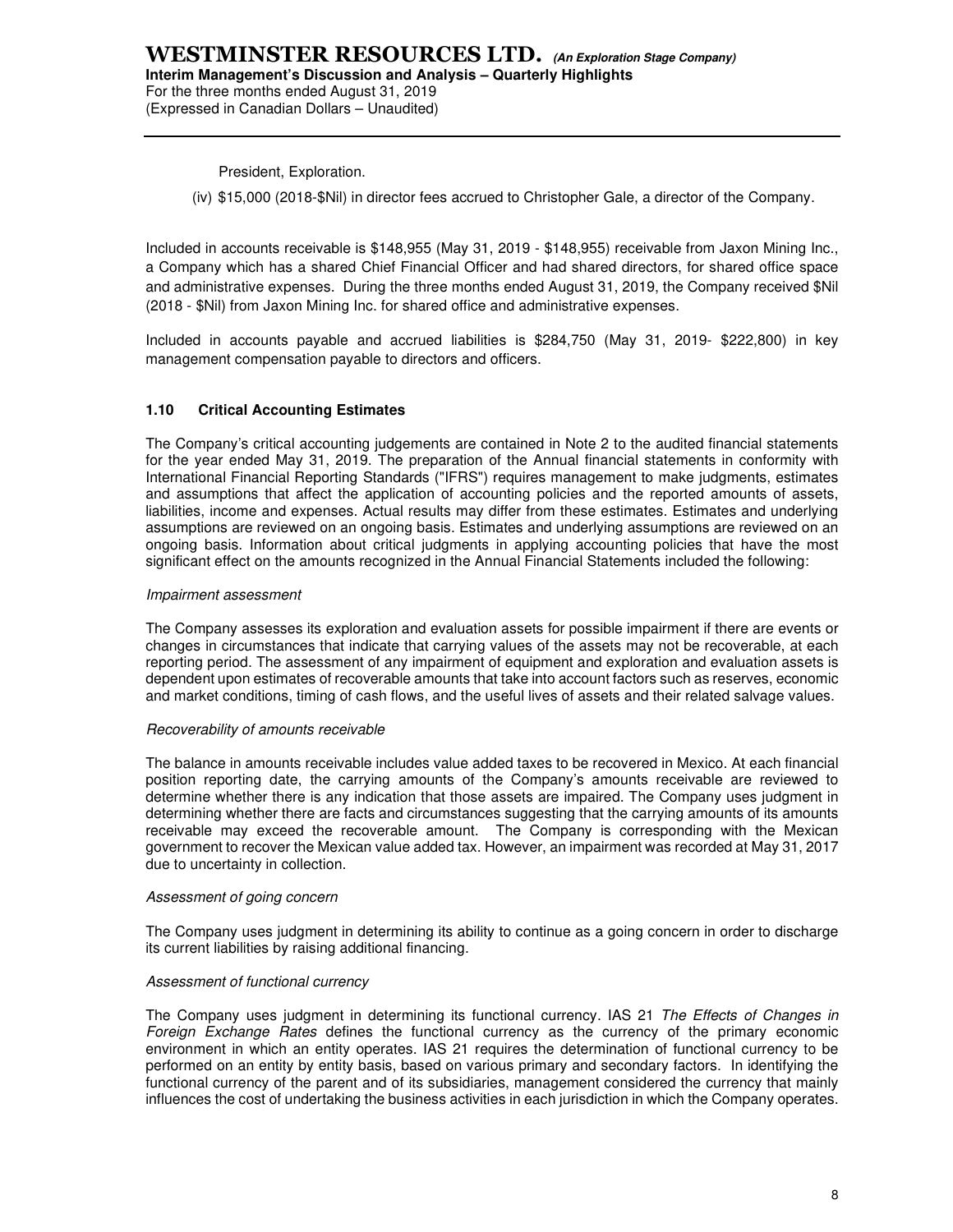# **WESTMINSTER RESOURCES LTD. (An Exploration Stage Company) Interim Management's Discussion and Analysis – Quarterly Highlights**  For the three months ended August 31, 2019

(Expressed in Canadian Dollars – Unaudited)

Assumptions used in the calculation of the fair value assigned to options and warrants

The Black-Scholes option pricing models require the input of subjective assumptions, including expected price volatility, risk – free interest rate, and forfeiture rate. Changes in the input assumptions can materially affect the fair value estimate and the Company's equity reserves.

# **1.12 Recent Accounting Pronouncements**

The Company adopted IFRS 16 Leases effective June 1, 2019:

IFRS 16 Leases establishes a comprehensive framework for recognition, measurement and classification of leases and requires lessees to recognize assets and liabilities for most leases. It has replaced IAS 17 Leases. The Company has adopted IFRS 16 retrospectively from June 1, 2019 and has not stated comparatives for prior periods, as permitted under the transitional provisions in the standard. The reclassifications and adjustments arising from the new leasing rules are recognized on the opening statement of financial position on June 1, 2019. The Company recognized an office lease on that date as a \$267,938 right-of-use asset and a corresponding liability of the same amount.

On adoption of IFRS 16, the Company recognized a lease liability for a lease that had previously been classified as an operating lease under IAS 17. The liability was measured at the present value of the remaining lease payments, discounted using the Company's incremental borrowing rate. The associated right-of-use assets were measured at an amount equal to the lease liability.

# **1.13 Financial Instruments and Other Instruments**

The Company has designated its cash and marketable securities as FVTPL; deposits, as held-to-maturity; and accounts payable and loans payable, as other financial liabilities.

The carrying values of current deposits and accounts payable approximate their fair values due to the shortterm maturity of these financial instruments. The fair value of the non-current deposits also approximates its carrying value.

The Company's risk exposure and the impact on the Company's financial instruments are summarized below.

a) Credit Risk

Credit risk is the risk that one party to a financial instrument will cause a financial loss for the other party by failing to discharge an obligation. The Company is exposed to credit risk with respect to its cash, amounts receivable and deposits. The Company limits exposure to credit risk by maintaining its cash and deposits with major financial institutions. The Company is not exposed to significant credit risk on its amounts receivable as the entire balance is due from government agencies.

b) Market Risk

Market risk is the risk that the fair value of, or future cash flows from, the Company's financial instruments will significantly fluctuate due to changes in market prices. The value of financial instruments can be affected by changes in interest rates, foreign currency rates and other price risk.

(i) Interest rate risk

Interest rate is the risk that future cash flows will fluctuate as a result of changes in market interest rates. The company has cash and cash equivalents and loans payable. The Company is not exposed to significant interest rate risk due to the short-term maturity of its monetary current assets and current liabilities.

(ii) Currency risk

The Company is exposed to currency risk to the extent that expenditures incurred by the Company are denominated in currencies other than the Canadian dollar (primarily US\$ and Peruvian Soles). The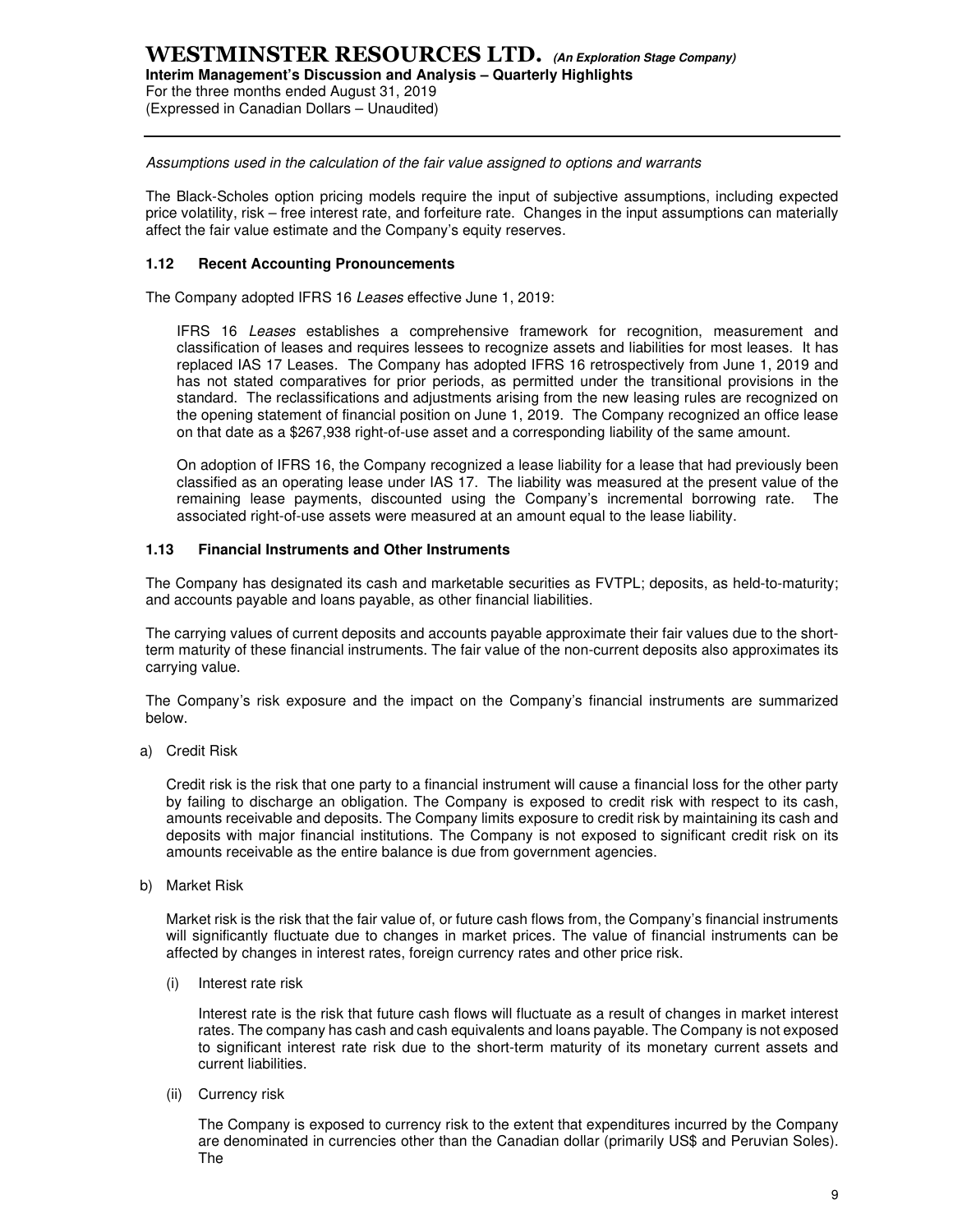For the three months ended August 31, 2019

(Expressed in Canadian Dollars – Unaudited)

Company does not manage currency risk through hedging or other currency management tools. Currently, the Company does not have significant exposure to foreign currency risk as the majority of the Company's assets and liabilities are denominated in Canadian dollars as at August 31, 2019.

(iii) Other price risk

Other price risk is the risk that the fair value or future cash flows of a financial instrument will fluctuate due to changes in market prices, other than those arising from interest rate risk or currency risk.

c) Liquidity Risk

Liquidity risk is the risk that the Company will not be able to meet its financial obligations as they fall due. The Company has a planning and budgeting process in place to help determine the funds required to support the Company's normal operating requirements on an ongoing basis.

As at August 31, 2019, the Company's cash balance was \$17,195 (May 31, 2019 - \$9,719) and management does not consider this to be sufficient to meet the cash requirements for the Company's administrative overhead, maintaining its E&E assets and continuing with exploration programs on its current projects in the following twelve months; the Company will be required to raise additional capital in the future to fund future operations.

As at August 31, 2019, the Company maintained a combined balance of \$1,403,764 in its accounts payable, accrued liabilities, and short-term borrowings, which were all current.

# **1.14 Capital Management**

The Company defines its capital as working capital and shareholders' equity. The Company manages its capital structure and makes adjustments to it based on the funds available to the Company in order to support future business opportunities. The Board of Directors does not establish quantitative return on capital criteria for management, but rather relies on the expertise of the Company's management to sustain future development of the business.

The Company is dependent upon external financing or the sale of assets to fund activities. In order to carry future projects and pay for administrative costs, the Company will spend its existing working capital and raise additional funds as needed. Management reviews its capital management approach on an ongoing basis and believes that this approach, given the relative size of the Company, is reasonable. The approach to capital management has not changed since the prior year, and the Company is not subject to externally imposed capital requirements.

# **1.15 Other MD&A Requirements**

# **Disclosure of Outstanding Share Data**

At May 31, 2019 there were 9,454,099 outstanding common shares, 270,000 outstanding stock options and 3,206,000 share purchase warrants.

On August 29, 2019, the Company consolidated its shares on a one for five basis and The Company's outstanding options and warrants were adjusted on the same basis (1 for 5) as the common shares, with proportionate adjustments being made to the exercise prices. All shares, options and warrants have been retrospectively adjusted to reflect the share consolidation.

At October 30, 2019, there were 9,454,099 outstanding common shares, Nil outstanding stock options and 2,404,000 outstanding share purchase warrants.